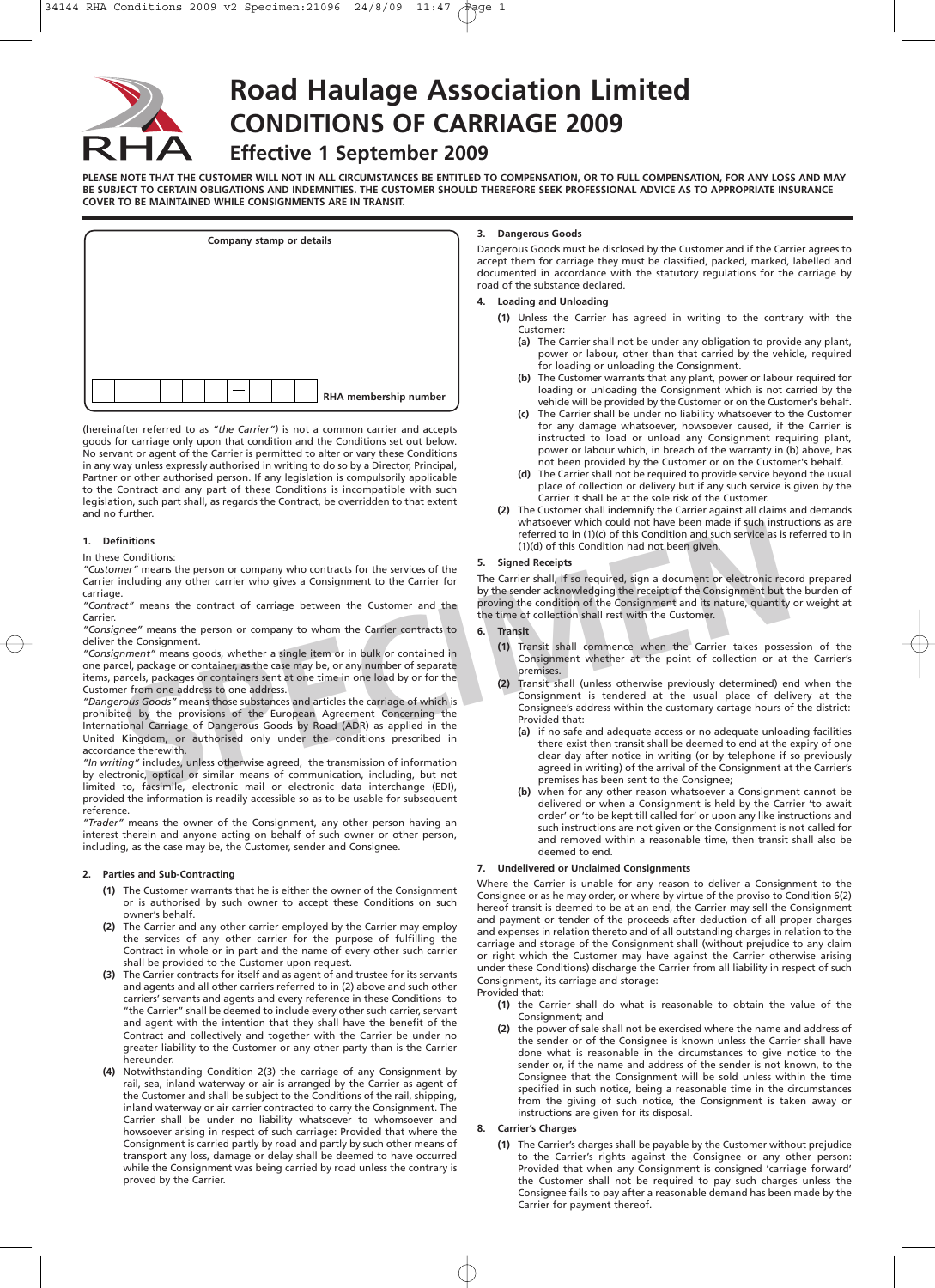**(2)** Charges shall be payable when due without reduction or deferment on account of any claim, counterclaim or set-off. If the Customer becomes insolvent or any sums owed by the Customer on any invoice or account with the Carrier become overdue for payment, any credit terms shall be cancelled with immediate effect and all invoices or accounts issued by the Carrier shall immediately be deemed due for payment and thereupon become payable. The Late Payment of Commercial Debts (Interest) Act 1998, as amended, shall apply to all sums due from the Customer.

#### **9. Liability for Loss and Damage**

- **(1)** The Customer shall be deemed to have elected to accept the terms set out in (2) of this Condition unless, before the transit commences, the Customer has agreed in writing that the Carrier shall not be liable for any loss or misdelivery of or damage to or in connection with the Consignment howsoever or whensoever caused and whether or not caused or contributed to directly or indirectly by any act, omission, neglect, default or other wrongdoing on the part of the Carrier, its servants, agents or subcontractors.
- **(2)** Subject to these Conditions the Carrier shall be liable for:
	- **(a)** physical loss, mis-delivery of or damage to living creatures, bullion, money, securities, stamps, precious metals or precious stones comprising the Consignment only if:
		- **(i)** the Carrier has specifically agreed in writing to carry any such items; and
		- **(ii)** the Customer has agreed in writing to reimburse the Carrier in respect of all additional costs which result from the carriage of the said items; and
		- **(iii)** the loss, mis-delivery or damage is occasioned during transit and is proved to be due to the negligence of the Carrier, its servants, agents or sub-contractors;
	- **(b)** physical loss, mis-delivery of or damage to any other goods comprising the Consignment unless the same has arisen from, and the Carrier has used reasonable care to minimise the effects of:
		- **(i)** Act of God;
		- **(ii)** any consequences of war, invasion, act of foreign enemy, hostilities (whether war or not), civil war, rebellion, insurrection, terrorist act, military or usurped power or confiscation, requisition, or destruction or damage by or under the order of any government or public or local authority;
		- **(iii)** seizure or forfeiture under legal process;
		- **(iv)** error, act, omission, mis-statement or misrepresentation by the Customer or other owner of the Consignment or by servants or agents of either of them;
		- **(v)** inherent liability to wastage in bulk or weight, faulty design, latent defect or inherent defect, vice or natural deterioration of the Consignment;
		- **(vi)** insufficient or improper packing;
		- **(vii)** insufficient or improper labelling or addressing;
		- **(viii)** riot, civil commotion, strike, lockout, general or partial stoppage or restraint of labour howsoever caused;
		- **(ix)** Consignee not taking or accepting delivery within a reasonable time after the Consignment has been tendered.
- equation, or described to the consignment or public or local authority;<br>
(ii) seizue or forefitte under legal process, the carrier schain of the Consignment (i) exerce, act, omission, mis-statement or by servants or<br>
(ii) **(3)** The Carrier shall not in any circumstances be liable for loss or damage arising after transit is deemed to have ended within the meaning of Condition 6(2) hereof, whether or not caused or contributed to directly or indirectly by any act, omission, neglect, default or other wrongdoing on the part of the Carrier, its servants, agents or sub-contractors.

#### **10. Fraud**

The Carrier shall not in any circumstances be liable in respect of a Consignment where there has been fraud on the part of the Customer or the owner, or the servants or agents of either, in respect of that Consignment, unless the fraud has been contributed to by the complicity of the Carrier or of any servant of the Carrier acting in the course of his employment.

#### **11. Limitation of Liability**

- **(1)** Except as otherwise provided in these Conditions, the liability of the Carrier in respect of claims for physical loss, mis-delivery of or damage to goods comprising the Consignment, howsoever arising, shall in all circumstances be limited to the lesser of
	- **(a)** the value of the goods actually lost, mis-delivered or damaged; or
	- **(b)** the cost of repairing any damage or of reconditioning the goods; or
	- **(c)** a sum calculated at the rate of £1,300 Sterling per tonne on the gross weight of the goods actually lost, mis-delivered or damaged;

and the value of the goods actually lost, mis-delivered or damaged shall be taken to be their invoice value if they have been sold and shall otherwise be taken to be the replacement cost thereof to the owner at the commencement of transit, and in all cases shall be taken to include any Customs and Excise duties or taxes payable in respect of those goods: Provided that:

- **(i)** in the case of loss, mis-delivery of or damage to a part of the Consignment the weight to be taken into consideration in determining the amount to which the Carrier's liability is limited shall be only the gross weight of that part regardless of whether the loss, mis-delivery or damage affects the value of other parts of the Consignment;
- **(ii)** nothing in this Condition shall limit the liability of the Carrier to less than the sum of £10;
- **(iii)** the Carrier shall be entitled to proof of the weight and value of the whole of the Consignment and of any part thereof lost, misdelivered or damaged;
- **(iv)** the Customer shall be entitled to give to the Carrier notice in writing to be delivered at least seven days prior to commencement of transit requiring that the £1,300 per tonne limit in 11 (1)(c) above be increased, but not so as to exceed the

value of the Consignment, and in the event of such notice being given the Customer shall be required to agree with the Carrier an increase in the carriage charges in consideration of the increased limit, but if no such agreement can be reached the aforementioned £1,300 per tonne limit shall continue to apply.

- **(2)** The liability of the Carrier in respect of claims for any other loss whatsoever (including indirect or consequential loss or damage and loss of market), and howsoever arising in connection with the Consignment, shall not exceed the amount of the carriage charges in respect of the Consignment or the amount of the claimant's proved loss, whichever is the lesser, unless:
	- **(a)** at the time of entering into the Contract with the Carrier the Customer declares to the Carrier a special interest in delivery in the event of physical loss, mis-delivery or damage or of an agreed time limit being exceeded and agrees to pay a surcharge calculated on the amount of that interest, and
	- **(b)** at least 7 days prior to the commencement of transit the Customer has delivered to the Carrier confirmation in writing of the special interest, agreed time limit and amount of the interest.

#### **12. Indemnity to the Carrier**

- The Customer shall indemnify the Carrier against:
	- **(1)** all liabilities and costs incurred by the Carrier (including but not limited to claims, demands, proceedings, fines, penalties, damages, expenses and loss of or damage to the carrying vehicle and to other goods carried) by reason of any error, omission, mis-statement or misrepresentation by the Customer or other owner of the Consignment or by any servant or agent of either of them, insufficient or improper packing, labelling or addressing of the Consignment or fraud as in Condition 10;
	- **(2)** all claims and demands whatsoever (including for the avoidance of doubt claims alleging negligence), by whomsoever made and howsoever arising (including but not limited to claims caused by or arising out of the carriage of Dangerous Goods and claims made upon the Carrier by H.M. Revenue and Customs in respect of dutiable goods consigned in bond) in excess of the liability of the Carrier under these Conditions in respect of any loss or damage whatsoever to, or in connection with, the Consignment whether or not caused or contributed to directly or indirectly by any act, omission, neglect, default or other wrongdoing on the part of the Carrier, its servants, agents or sub-contractors.

#### **13. Time Limits for Claims**

- **(1)** The Carrier shall not be liable for:
	- **(a)** damage to the whole or any part of the Consignment, or physical loss, mis-delivery or non-delivery of part of the Consignment unless advised thereof in writing within seven days, and the claim is made in writing within fourteen days, after the termination of transit;
	- **(b)** any other loss unless advised thereof in writing within twenty-eight days, and the claim is made in writing within forty-two days, after the commencement of transit.

Provided that if the Customer proves that,

- **(i)** it was not reasonably possible for the Customer to advise the Carrier or make a claim in writing within the time limit applicable, and
- **(ii)** such advice or claim was given or made within a reasonable time, the Carrier shall not have the benefit of the exclusion of liability afforded by this Condition.
- **(2)** The Carrier shall in any event be discharged from all liability whatsoever and howsoever arising in respect of the Consignment unless suit is brought and notice in writing thereof given to the Carrier within one year of the date when transit commenced.
- **(3)** In the computation of time where any period provided by these Conditions is seven days or less, Saturdays, Sundays and all statutory public holidays shall be excluded.

#### **14. Lien**

- **(1)** The Carrier shall have:
	- **(a)** a particular lien on the Consignment, and

**(b)** a general lien against the Trader for sums unpaid on any invoice, account or Contract whatsoever.

If such lien, whether particular or general, is not satisfied within a reasonable time, the Carrier may sell the Consignment, or part thereof, as agent for the owner and apply the proceeds towards any sums unpaid and the expenses of the retention, insurance and sale of the Consignment and shall, upon accounting to the Customer for any balance remaining, be discharged from all liability whatsoever in respect of the Consignment.

**(2)** The Carrier may exercise its lien on its own behalf or as agent for any assignee of its invoices at any time and at any place at its sole discretion whether or not sums have become payable in accordance with Condition 8(2) hereof and whether or not the contractual carriage has been completed and these conditions shall continue to apply during the period of exercise of such lien.

#### **15. Unreasonable Detention**

The Customer shall be liable to pay demurrage for unreasonable detention of any vehicle, trailer, container or other equipment at the Carrier's current rates of demurrage but the rights of the Carrier against any other person in respect thereof shall remain unaffected.

#### **16. Law and Jurisdiction**

Unless otherwise agreed in writing, the Contract and any dispute arising thereunder shall be governed by English law and shall be subject to the jurisdiction of the English courts alone.

**THESE CONDITIONS MAY ONLY BE USED BY MEMBERS OF THE ROAD HAULAGE ASSOCIATION**